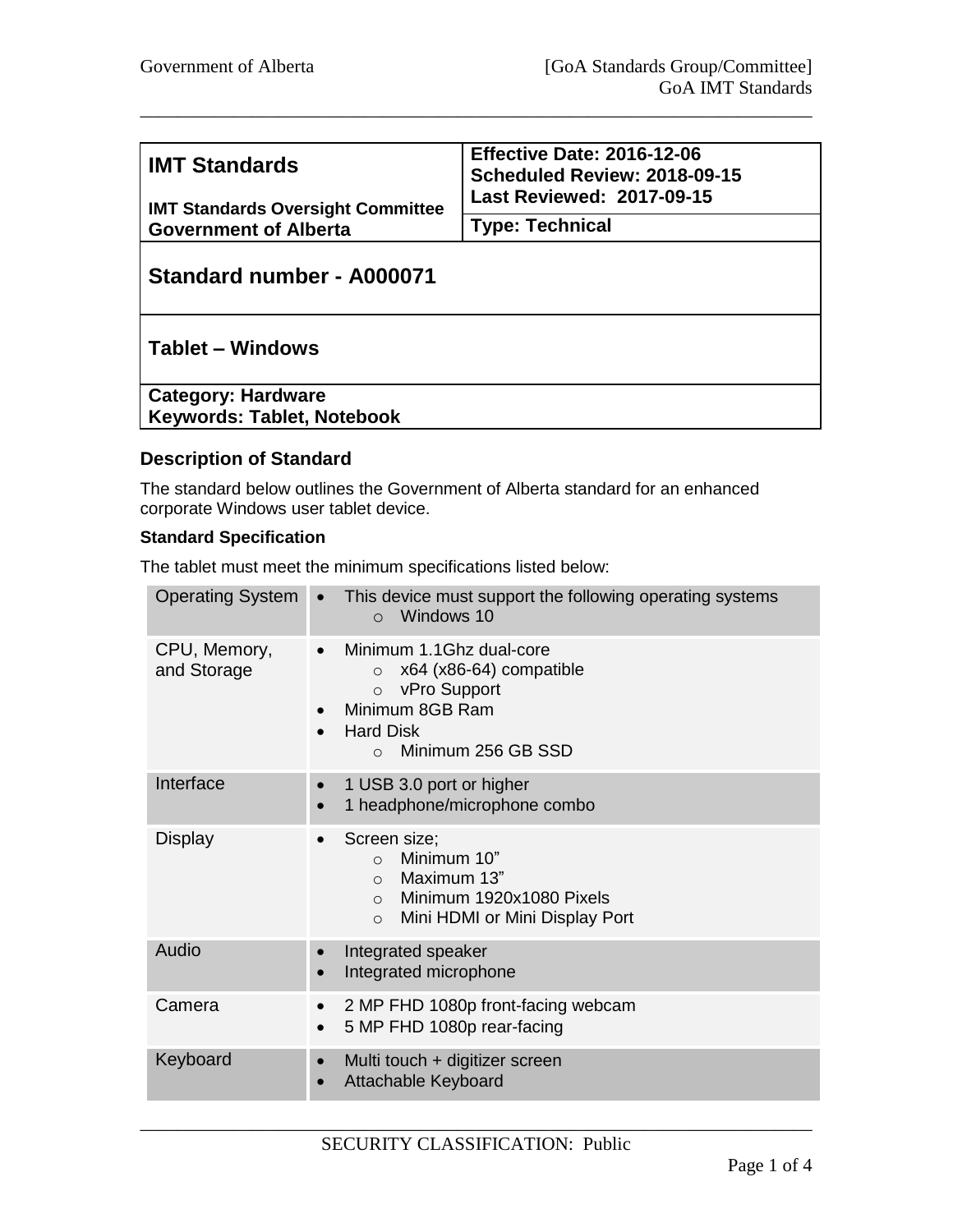| <b>Power Supply</b> | Battery Life of minimum 6 hours<br>$\bullet$                                                 |
|---------------------|----------------------------------------------------------------------------------------------|
| Communications      | Wireless LAN (WLAN) card supporting 802.11a/b/g/n/ac<br>$\bullet$<br>Bluetooth v4 or greater |
| <b>Size</b>         | Minimum 11" (L) x 7.5" (W) x 0.3" (H)<br>$\bullet$                                           |
| Weight              | Maximum 1.5 KG<br>$\bullet$                                                                  |
| Security            | Trusted Platform Module (TPM) security chip version 1.2<br>$\bullet$                         |
| <b>Card Reader</b>  | Minimum 1 memory card reader<br>$\bullet$                                                    |

## **Standard Options**

The General Desktop may support the following standard options:

| CPU, Memory,<br>and Storage | Hard Disk - Up to 512 GB Solid State Drive |
|-----------------------------|--------------------------------------------|
| Communications              | • 4G LTE mobile broadband capabilities     |
| Accessories                 | $\bullet$ Stylus Pen                       |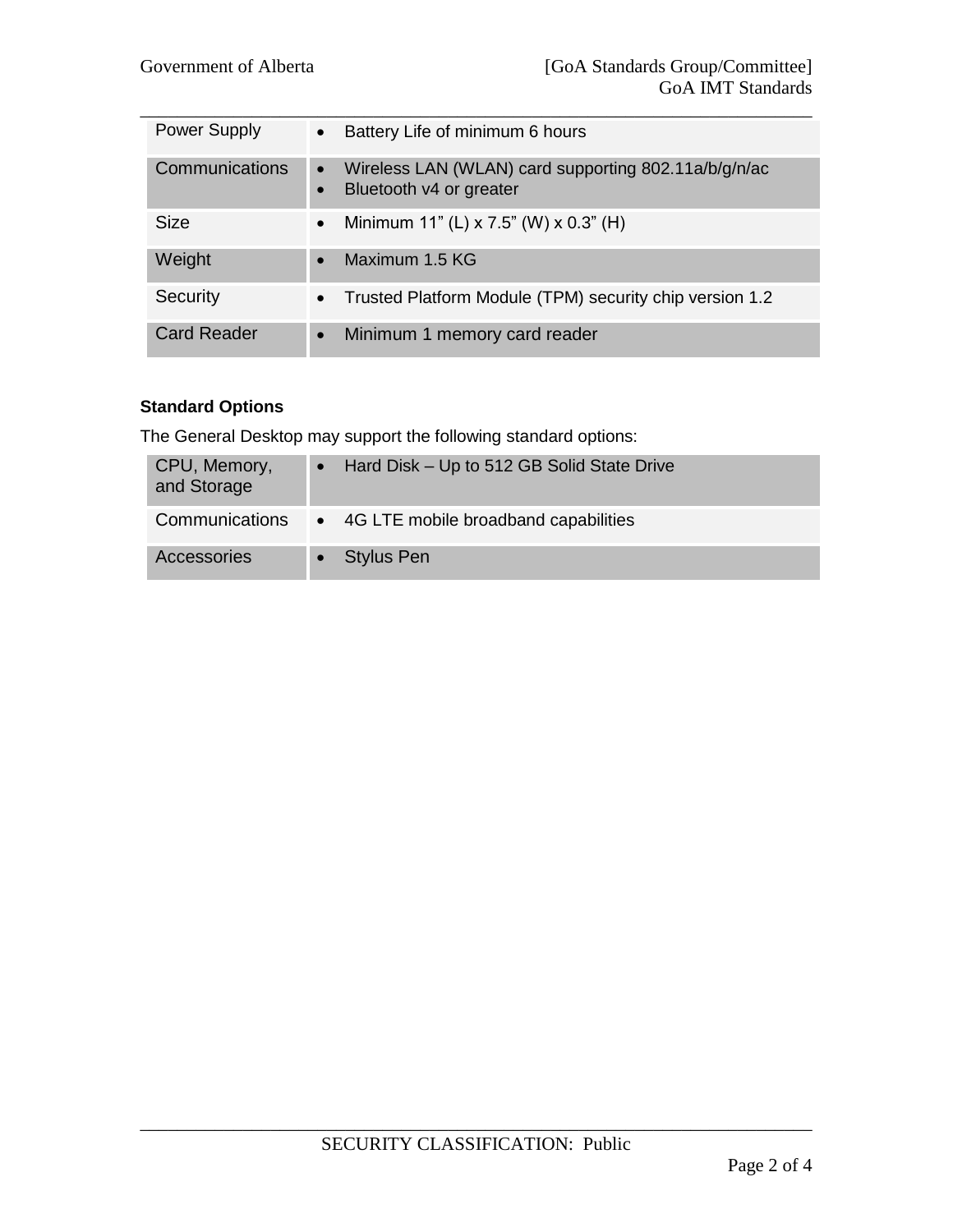### **Where to Apply This Standard**

This applies to all Government of Alberta Ministries.<sup>1</sup>

### **Authority and Exceptions**

Internal Use Only

## **Supporting Documentation**

Not applicable.

#### **Owner**

Service Alberta, Service Modernization, Technical Solutions Architect Team

\_\_\_\_\_\_\_\_\_\_\_\_\_\_\_\_\_\_\_\_\_\_\_\_\_\_\_\_\_\_\_\_\_\_\_\_\_\_\_\_\_\_\_\_\_\_\_\_\_\_\_\_\_\_\_\_\_\_\_\_\_\_\_\_\_\_\_\_\_\_\_\_

#### **Contact**

 $\overline{a}$ 

GoA IMT Standards at imt.standards@gov.ab.ca

 $<sup>1</sup>$  Ministries are defined as departments and exclude agencies, boards and commissions that do not report</sup> through the department unless the Minister responsible for administrating the department specifically identifies an agency, board or commission to be within scope.